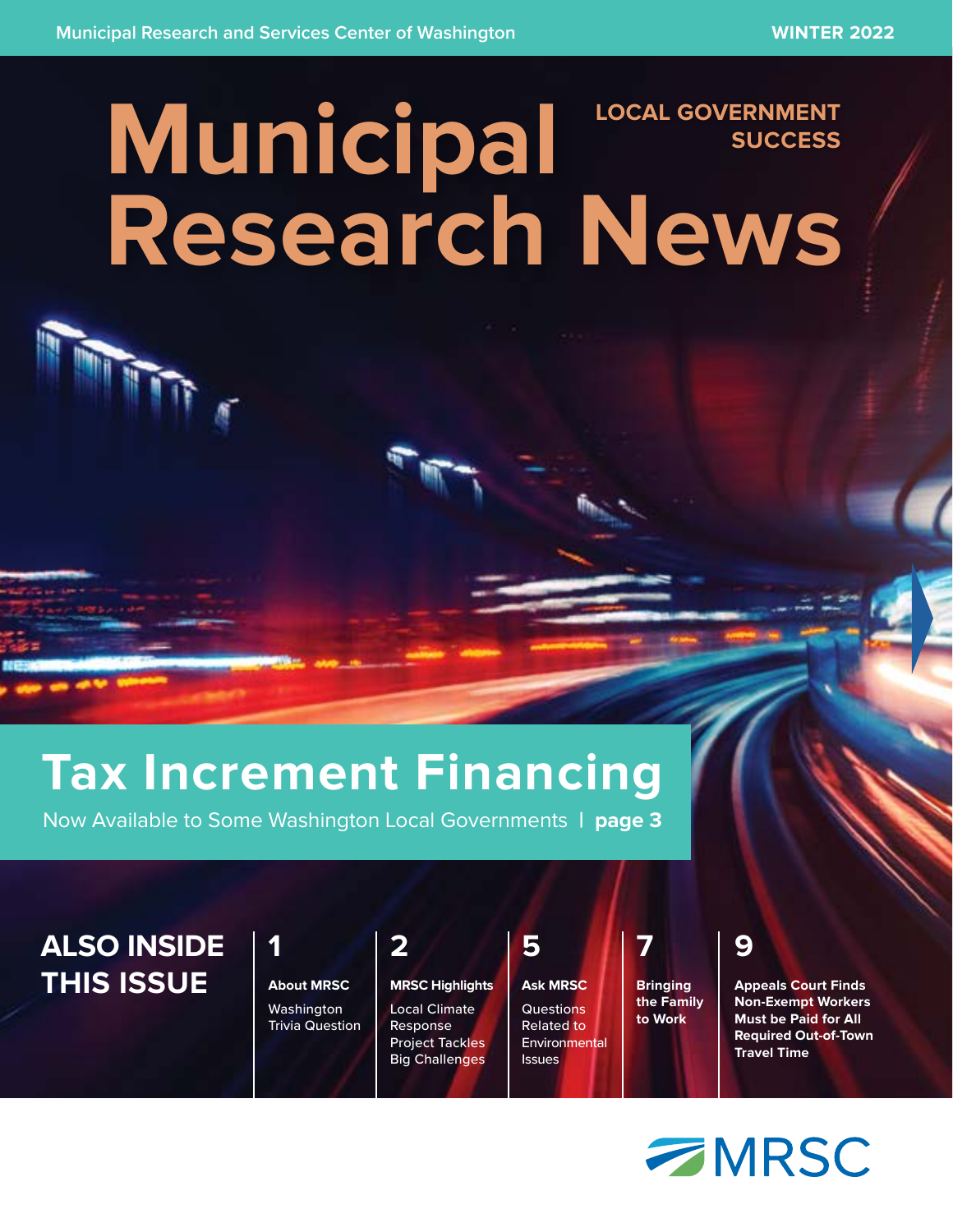#### **ACCOMPLISHMENTS TO DATE**

In late July, MRSC distributed a survey to local government staff and officials to better understand local concerns regarding climate change impacts; to learn about ongoing local climate-related efforts; to assess the need for and interest in climate-related resources; and to identify opportunities for local climate-related work going forward.

### **About MRSC Municipal Municipal CON SUCCESS Research News**

Survey results indicated that a majority of respondents had significant concerns about the impacts of climate change and felt local governments need resources and expertise to meaningfully address climate effects, but also believed there is ample opportunity for taking action at the local level. We wrote about the survey in a blog and a full report can be downloaded on our website.

MRSC also developed a free, threepart webinar series: The first webinar, **Developing a Local Climate Action Strategy**, took place in November and the second, **Equity and Inclusion in Climate Action Planning**, took place in December 2021, but the recordings can

Municipal Research and Services Center (MRSC) is a nonprofit organization dedicated to proactively supporting the success of local governments through one-on-one consultation, research tools, online and in-person training, and timely, unbiased information on issues impacting all aspects of local governments.

For more than 80 years, local governments in Washington State have turned to MRSC for assistance. Our trusted staff attorneys, policy consultants, and finance experts have decades of experience and provide personalized guidance through Ask MRSC and our extensive online resources. Every year we help thousands of staff and elected officials research policies, comply with state and federal laws, and improve day-to-day operations through best practices.

Municipal Research News is published quarterly to inform, engage, and educate readers about ongoing and emerging issues. In print and online at the MRSC Insight blog, we cover such major topics as the Growth Management Act, the legalization of recreational marijuana, and the ever-evolving complexities of the Public Records Act, to name a few. When the legal landscape changes, we are here to clarify the issues and help local government leaders make the right decisions for their communities.



**Your ideas and comments are appreciated. If you have news you would like to share or if you would like to write a short feature article, please contact the editor, Leah LaCivita, at llacivita@mrsc.org**

# **MRSC HIGHLIGHTS**

# **Local Climate Response Project Tackles Big Challenges**

**Washington's cities and counties have been amongst the nation's leaders in defining the role that local governments play in the worldwide effort to reduce the negative impacts of climate change, including reducing carbon emissions; building safe, resilient infrastructure; and prioritizing and investing in the frontline communities hardest hit by severe climate-related events.**

**In July 2021, MRSC launched its Local Climate Response Project, with a focus on helping local governments reduce greenhouse gas emissions, center equity in climate planning efforts, and adapt to and become more resilient to the effects of climate change.**

> be obtained at our On-Demand Webinars webpage under the header, Climate and Sustainability. The last webinar in the series **Building Resiliency and Adapting to Impacts** takes place on January 12, 2022. The recording will also be listed on the On-Demand Webinars page.

#### **FUTURE PLANS**

In 2022, MRSC will expand its webbased resources, including adding new topic pages focused on equity in climate planning, local strategies to reduce greenhouse gas emissions, and preparing for/ adapting to the effects of climate change at the local level. Central to this effort is the development of an interactive map showing the latest climate-related policies and plans adopted by Washington local governments.

Additionally, MRSC will build its collection of resources in climate action planning, including links to toolkits, technical resources, and funding opportunities, and will use our blogs to showcase promising strategies initiated by local governments, nonprofits, and other leaders throughout Washington.



#### **Washington Trivia Question**

Which city park began as a military reservation in the 1840s and features 500 acres of old-growth forest along the shores of Puget Sound?

**Published quarterly by MRSC | mrsc.org** 2601 4th Ave, Ste 800, Seattle, WA 98121-1280

#### **MRSC Board of Directors**

President: **Steve Taylor** Vice President: **Kari Sand** Secretary: **Cynthia Martinez** Past President: **Daniel Bigelow**  Director: **John Caulfield**  Director: **Kate Dean** Director: **Tracey Dunlap** Director: **Francisco Guerrero** Director: **Glenn Johnson** Director: **Michael Largent** Director: **Cathy Mulhall** Director: **Beth Munns** Director: **Kristi Rowland** Director: **Sen. Shelly Short** Director: **Rep. Larry Springer** Director: **Ed Stern** Director: **Brett Wachsmith**

#### **MRSC Staff EXECUTIVE DIRECTOR**

**Tracy Burrows**

#### **LEGAL CONSULTANTS**

**Flannary P. Collins**, Managing Attorney **Melanie Dane**, Legal Consultant **Sarah Doar**, Legal Consultant **Jill Dvorkin**, Legal Consultant **Linda Gallagher**, Legal Consultant **Steve Gross**, Legal Consultant **Oskar Rey**, Legal Consultant

#### **POLICY AND FINANCE CONSULTANTS**

**Steve Butler**, Policy Manager/Planning Consultant **Josh Klika**, Procurement & Contracting Consultant **Eric Lowell**, Finance Consultant **Lisa Pool**, Public Policy Consultant

#### **ADMINISTRATIVE**

**Morgan Altermatt-Harris**, Office Coordinator **Eric Chang**, IT Manager **Maggie Dalzell**, Rosters Coordinator **Aimy Enriquez**, HR & Admin. Coordinator **Molly Fuchs**, Accounting Coordinator **Jon Rose**, Finance & Admin. Manager **Sandra Vong**, Controller

#### **COMMUNICATIONS**

**Ingrid de la Jara**, Communications Manager **Steve Hawley**, Research & Communications Analyst **Leah LaCivita**, Communications Coordinator **Angela Mack**, Graphic Designer **Gabrielle Nicas**, Information Specialist/Librarian **Jacob Rice**, Training & Outreach Coordinator

**Answer on page 10**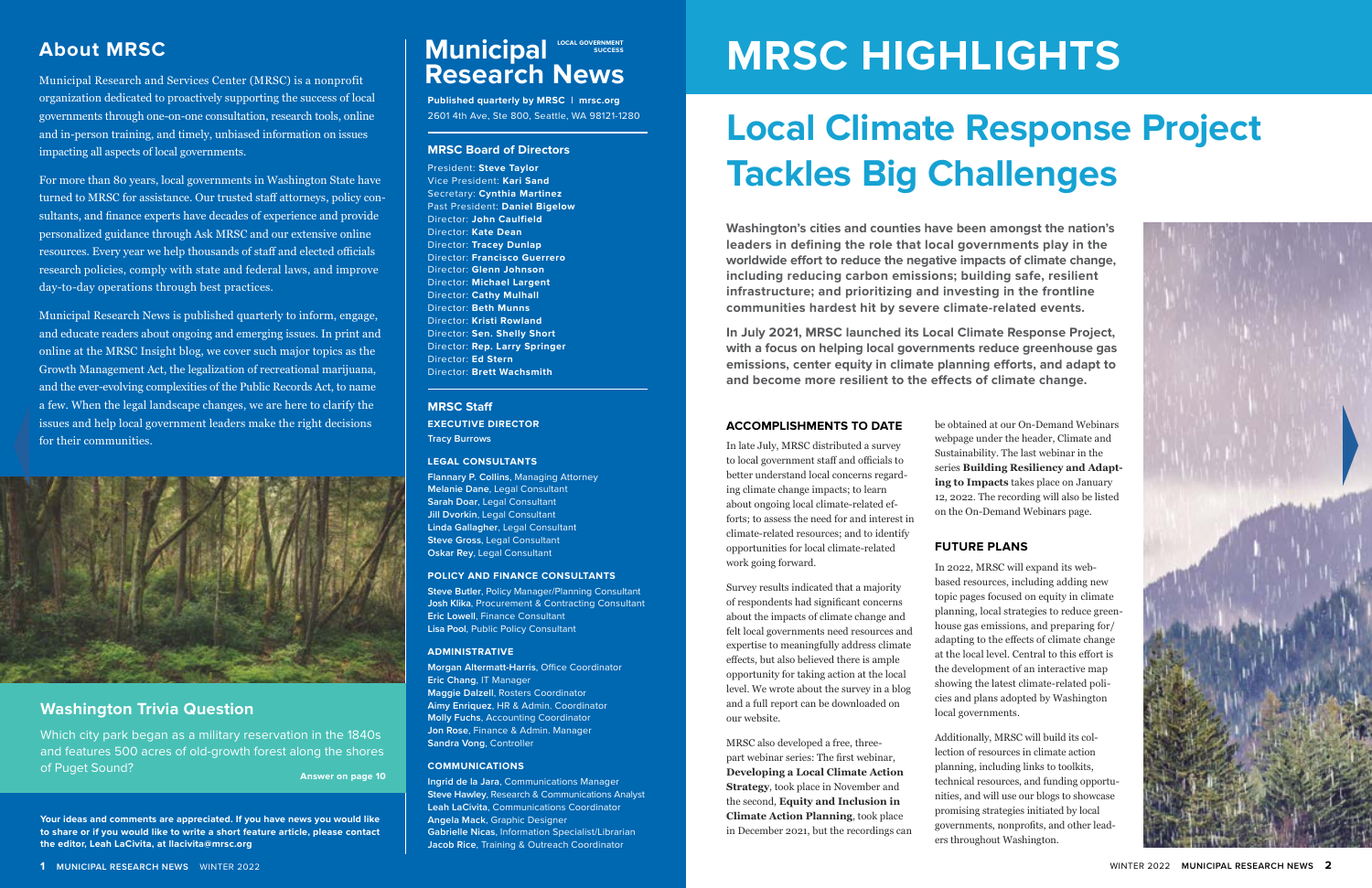# **TAX INCREMENT FINANCING**

**Now Available to Some Washington Local Governments** 

During the 2021 legislative session, the Washington State Legislature passed HB 1189, which authorizes tax increment financing (TIF) for local governments.

#### **BACKGROUND**

Most states currently have TIF as an option for municipalities to help finance infrastructure projects that will spur economic development in economically stagnant areas. TIF allows local governments to finance public infrastructure in targeted areas, with the goal that these improvements will encourage additional private development and investment. Any improvements to a targeted area may eventually result in increased property values, bringing benefits to property owners, investors, residents, and the local government.

There have been several attempts to authorize TIF in Washington State, but those attempts have either been rejected by voters or struck down by the courts. The state had allowed similar mechanisms to TIF in the past, but these versions were less successful as they relied on investment from the state general fund. Another hurdle to allowing TIF in Washington has been the constitutional requirement that state property taxes be allocated to the common school fund. HB 1189 was drafted to both address this issue and not impact the state portion of property taxes.

#### **REQUIREMENTS FOR TIF**

Under HB 1189, TIF is now available to counties, cities, towns, and port districts, and TIF funds can be used for infrastructure projects typically undertaken by local governments, such as street and road maintenance or electric, broadband, or rail service (Section 1 (7) of HB 1189 offers a detailed list of eligible projects.)

In order to utilize TIF, the county, city, or port district must pass an ordinance (or resolution, in the case of port districts) that designates an increment area (i.e., a specific geographic area that is expected to benefit from the development), identifies the infrastructure improvements to be financed, and states whether or not bonds will be issued. Local governments must adhere to the following guidelines when creating these increment areas:

• It must prepare a project analysis.

- There can be no more than two active increment areas at a time and those increment areas cannot overlap.
- An increment area cannot have an assessed value of more than \$200 million or more than 20% of the total assessed valuation of the jurisdiction creating the area, whichever is less.
- Once an increment area is established, the boundaries cannot be modified.
- It cannot use TIF revenue for additional improvements that were not listed in the ordinance creating the increment area.
- The ordinance must include a start date for when the improvement will begin.
- It can only receive TIF revenues for the period required to pay the costs of the improvements.
- The increment area must be retired no more than 25 years after the adoption of the ordinance that created the increment area.

#### **IMPACT ON PROPERTY TAXES**

Washington State limits taxing districts to a 1% increase annually on property taxes (outside of voter approved levies). Under TIF, the properties within an increment area are assessed the local property taxes for all local taxing districts based on the increase in assessed value after the increment area is created. The rates used are the current year's levy rates for each local taxing district. These taxes must be used to finance the improvements specified when the increment area was formed.

Generally, property taxes are assessed in the following manner: **The previous year's total levy + 1% + new construction** 

With TIF, property taxes are assessed as follows: **Previous year's levy + 1% + new construction + (TIF assessed increase X levy rate / 1000)**

The TIF portion of the property taxes is remitted to the local government that created the TIF. All other local taxing districts continue to receive the 1% increase to their previous year's levy, plus new construction.

#### **PROJECT ANALYSIS**

Before creating an increment area, the local government must complete a project analysis. The project analysis must include, but is not limited to:

- Objectives for and duration of the increment area;
- Identification of all parcels to be included in the increment area;
- A description of the expected private development within the increment area, including a comparison of scenarios with and without the proposed public improvements;
- A description of the improvements, including costs and methods of financing;
- A discussion of how private development would not reasonably be expected to occur in the foreseeable future without these improvements,
- An assessment of property value in the increment area and the amount expected to be generated from the increased increment assessment;
- Job creation and private development expected from the project; and
- An assessment of any impacts and necessary mitigation to address impacts on affordable and low-income housing; the local business community; local school districts; and local fire service (an impact of 20% of assessed valuation in the fire district or an increase in level of service to the increment area requires a negotiated mitigation plan).

Once a local government has compiled the required project analysis, it must also hold two public briefings exclusively on the project; publish a notice in a local newspaper; submit the project to the Washington State Treasurer and give a certified copy of the ordinance or resolution (in the case of port districts) creating the increment area to the country treasurer, county assessor, and governing body of each local taxing district within the increment area.

A local government needs to consider these requirements and

restrictions when looking at TIF as an option for encouraging economic development in their jurisdiction. Discuss your objectives and goals with your legal counsel when considering TIF.

> Eric Lowell, Finance Consultant, has been involved in local government finance for over 13 years. Eric has worked in city government, as well as for a special purpose district. He received a B.A. in Secondary Education from Arizona State University and a B.S. in Accounting from Central Washington University. Eric writes about local government finance. **elowell@mrsc.org**



**Register now for our Feb 3 TIF webinar at mrsc.org/training**

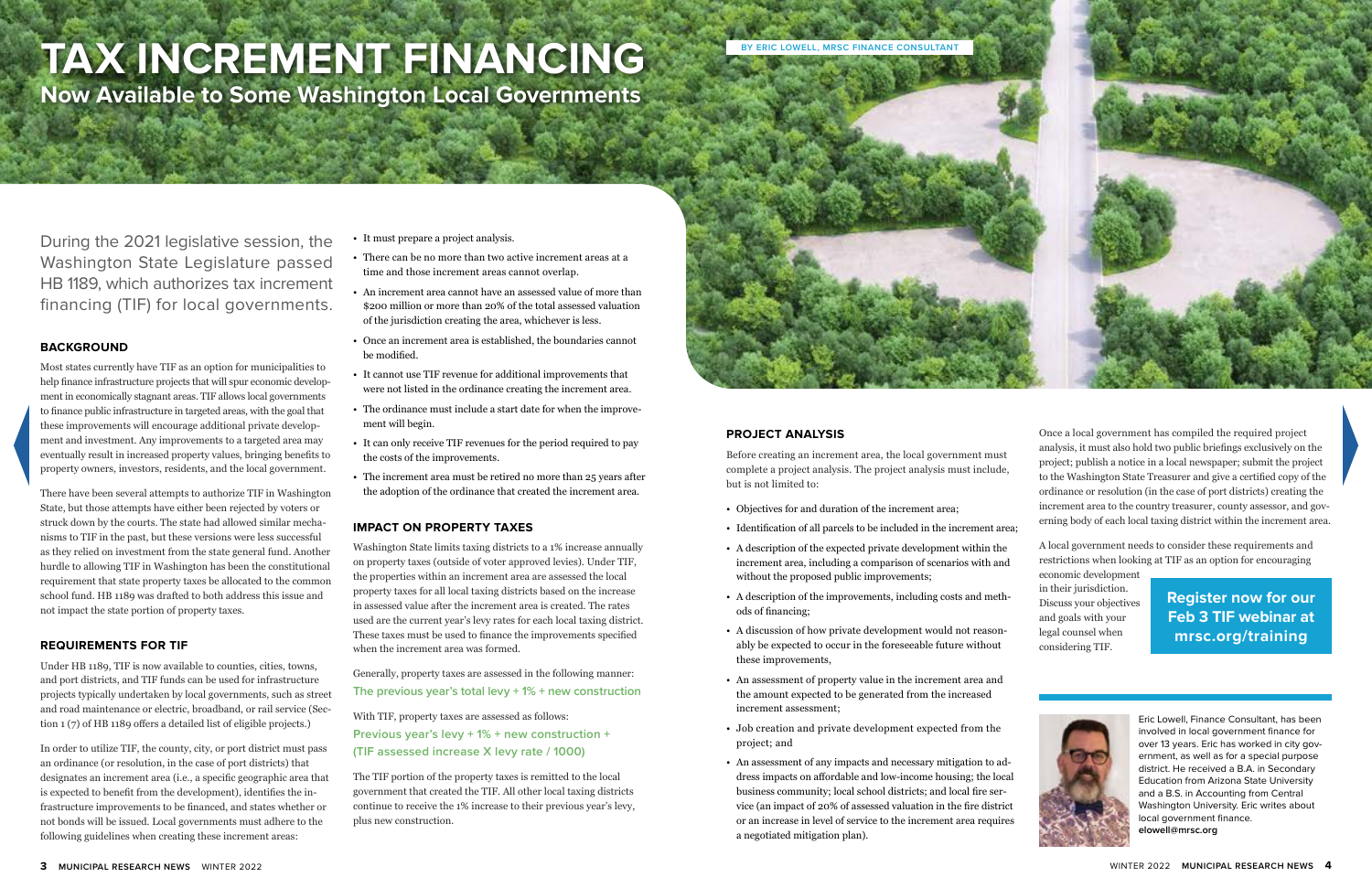**Can you provide three examples of greenhouse gas (GHG) policies by other Growth Management Act (GMA) counties?**

Below are some examples of climate plans, which include greenhouse gas emissions reduction strategies, from GMA counties. Population numbers from 2019 are included.

- 
- 
- 
- 

**Have a Question? Ask MRSC.** Call us at (206) 625-1300 or **Ask MRSC.** Ask MRSC (800) 933-6772 or submit your question online at mrsc.org

**• King County** Climate Change Action, population 2,252,782.

**• Thurston** Climate Adaptation Plan, population 290,536.

**• Whatcom County** Draft Climate Action Plan, population 229,247.

**• Port Townsend/Jefferson County** Climate Action Plan, population 31,221.

Every month, Ask MRSC receives hundreds of inquiries from Washington cities, towns, counties, and certain special purpose districts. The following is a sample of these inquiries and the answers provided by our skilled legal and policy consultants.

# **Questions Related to ASK MRSC Environmental Issues**

**Can you recommend incentive-based electric vehicle (EV) infrastructure-related code examples that are particularly noteworthy, have been appealed and upheld, or have been in place long enough to have good data on their effectiveness?**

Many Washington agencies have code provisions that create standards and regulations for electric vehicle charging stations. The following codes are examples of the two often-seen tactics to increase or incentivize charging stations by either (1) creating more leniency for compliance to parking requirements or (2) providing a minimum number of EV charging stations for developments.

- **• Mountlake Terrace** Municipal Code Ch. 19.126.040 Enforces a minimum number of electric vehicle charging stations for each land use type
- **• Walla Walla** Municipal Code Ch. 20.156 Allows an electric vehicle charging station space to be included in the calculation for minimum required parking spaces that are required in a development

In addition, here are documents within which local governments have incorporated the idea of incentivizing EV charging stations in their transportation or sustainability plans, including:

- **• Bainbridge Island** Community Based Strategies to Reduce GHG Emissions (2019): The city will pilot an electric vehicle charging infrastructure program that partners with Puget Sound Energy in order to provide residential and commercial customers with rebates for EV supply equipment and installations.
- **• Bellevue** Environmental Stewardship Plan 2021-2025 See Strategy M.3.2, which calls for the review of existing incentives available from Puget Sound Energy, the state, or other sources and seeks to either help building owners and tenants access these incentives or provide additional incentives to accelerate the installation of EV charging infrastructure in multi-family and commercial buildings.
- **• Kirkland** Sustainability Master Plan (2020) See Action ES-4.2, which enacts local code and programs to create incentives or require EV charging station retrofits in existing buildings or on development sites.

**Could you provide examples of local governments that encourage residential solar installations?**

Below are examples of local governments employing various tools (e.g. permitting, education and incentives) to encourage residential solar power.

**• Bellevue's** solar panel permitting webpage page includes a checklist for residential photovoltaic systems and several other resources.

**• Bellingham** created the first solar panel building permit exemption program in the state, eliminating permitting and engineering requirements for almost all residential installations.

**• Edmonds** is a Northwest Solar Community, which means it works to promote solar energy and reduce some of the costs associated with solar installations. The program includes a flat fee and height exemptions for rooftop solar installations, among other elements.

**• Issaquah** no longer requires building permits for certain residential

**• Langley** no longer requires building permits for small roof-mounted

- 
- 
- 
- solar installations.
- systems less than 15kW.
- 

**• Mercer Island** is part of the Solarize Northwest program that provides discounts from participating installers. The Solarize Mercer Island campaign has been in place since 2014.

Finally, as part of a federal Department of Energy grant, grant partners Kirkland, Seattle, Bellevue have developed a streamlined process for permitting small-scale roof-mounted solar installations for single-family residential customers.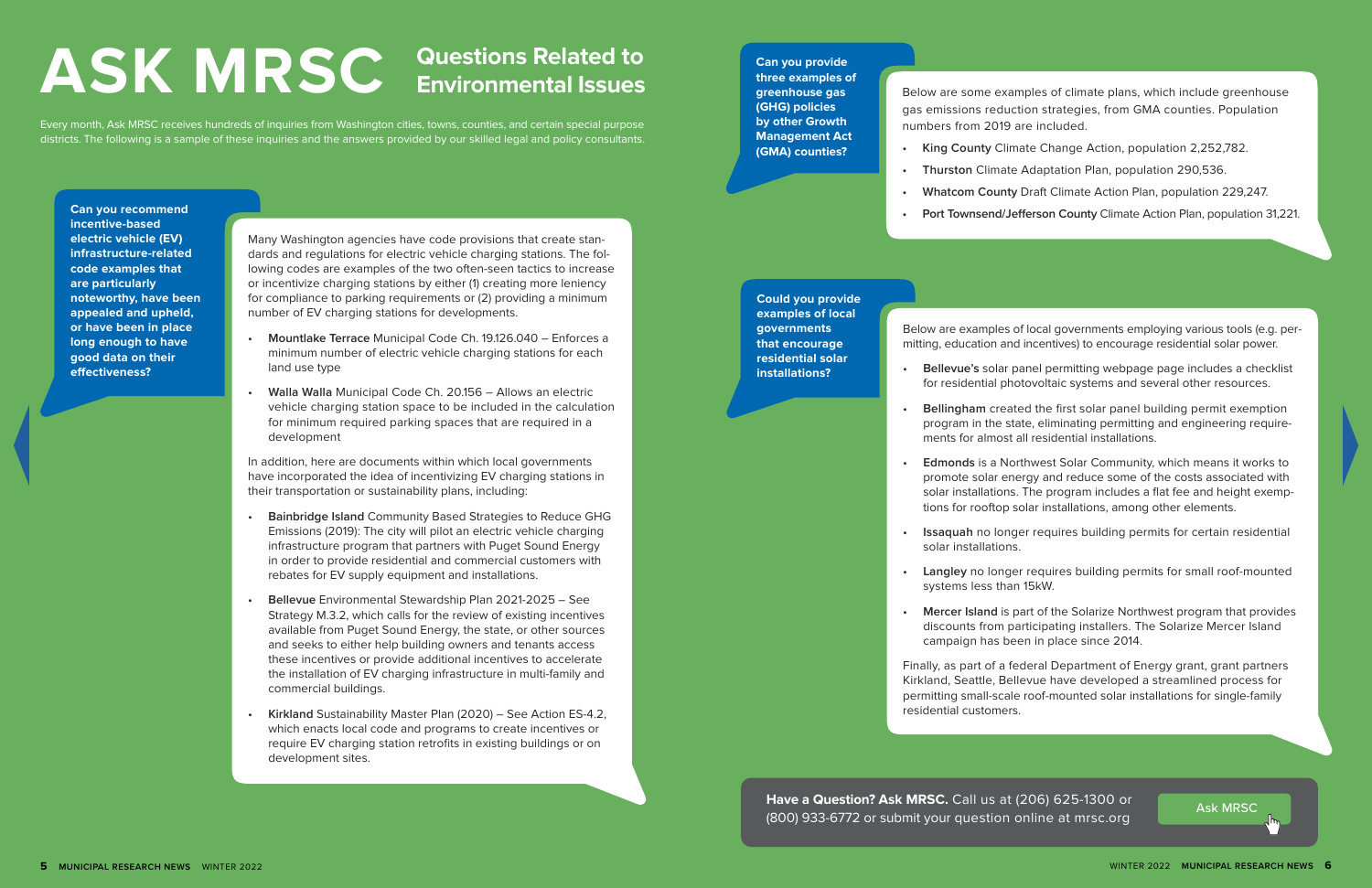Jill Dvorkin, Legal Consultant, worked as a civil deputy prosecuting attorney for Skagit County. She writes on permit processing and appeals, Growth Management Act compliance, code enforcement, SEPA, and land use case law. Jill was born and raised in Fargo, ND. She earned a B.A. in Environmental Policy and Planning from Western Washington University and a J.D. from the University of Washington School of Law. **jdvorkin@mrsc.org**



#### **WHAT IS NEPOTISM?**

Nepotism is defined as "favoritism (as in appointment to a job) based on kinship." In government, nepotism is typically the practice of those with appointing authority giving jobs to relatives. Although not technically nepotism (which involves a person directly hiring a relative), some local government have personnel policies that also largely prohibit the employment of a current employee's relatives, regardless of who makes the hiring decision.

#### **IS NEPOTISM BAD?**

Nepotism is bad if, due to favoritism or family ties, persons are hired into positions they are not qualified for (and those who are qualified are not considered for employment). Civil service was established partly to eliminate nepotism in hiring.

#### **IS NEPOTISM ILLEGAL?**

Nepotism is not illegal, except in certain circumstances involving a municipal officer hiring their own

spouse or dependent. RCW 42.23.030 prohibits a municipal officer from having a financial interest, directly or indirectly, in any contract made by, though, or under their supervision — with certain exceptions. Because an employment relationship is contractual in nature, this statute will, in most cases, prohibit a local official from hiring their spouse, since one spouse usually has a



# **BRINGING THE FAMILY TO WORK**

**Can the parks director hire his brother as a lifeguard at the municipal pool? Is it OK for the county treasurer to hire her spouse as an administrative assistant? The answer to each of these questions requires a review of the practice of nepotism, as well as Washington State's conflicts of interest law.** 

legal interest in the other's earnings due to community property laws in Washington State. (It does not, however, prohibit a local government official's spouse being hired by another official within that agency.) This provision would also prohibit the hiring of a dependent child — but not their financially-independent children.

Here are three exceptions to the rule prohibiting the hiring of a spouse or dependent:

(1) For certain smaller cities with a population under 10,000 and counties with a population under 125,000, a municipal officer may participate in hiring a spouse into a municipal position that pays no more than \$1,500/month or \$18,000 in a calendar year. In the case of a rural public hospital district, an exception is available for contracts valued at \$24,000 or less in a calendar year. See RCW 42.23.030(6)(a) and (b).

(2) If the hiring officer and spouse entered into a separate property agreement such that any compensation the spouse received from municipal employment would belong only to that person, then RCW 42.23.030 would not be implicated because the hiring spouse would have no financial interest in their partner's employment contract with the hiring jurisdiction. See *State v. Miller*, 32 Wn.2d 149, 156-58 (1948) and AGLO 1979 No. 19.

(3) When one municipal officer's spouse is appointed or elected as another municipal officer, the prohibitions at RCW 42.23.030 are not implicated because that is not an employment contract. As explained AGO 1996 No. 15:

[F]or purposes of RCW 42.23.030, there is a legally significant difference between a contract of employment and the holding a public office. Although an employee's right to compensation may arise by virtue of a contract, a public officer's right to compensation does not depend upon contract. Instead, it belongs to the officer as an incident of office.

So, for example, two spouses could serve simultaneously on a town council, or one spouse could be appointed city clerk while the other is serving on the city council.

Importantly, if a person is serving on a council or board that is making a hiring decision or renewing an employment contract that may benefit their spouse, it is not enough for the elected official to simply recuse oneself. The conflict exists regardless of whether the elected official votes on the contract.

#### **PREVENTING NEPOTISM**

Can a local government prohibit nepotism? Yes, and some do. All Washington, local governments have the authority to establish rules and regulations governing their internal operation, and this includes the ability to impose restrictions on the hiring of relatives.

Note, however, that pursuant to RCW 49.60.180 and under regulations adopted by the Washington State Human Rights Commission, it is an "unfair practice" and prohibited discrimi-

Another instance is if the spouse's employment contract pre-dated an elected official's term of office. In this case the newly elected official does not currently have a conflict of interest with regard to the spouse's existing contract. However, a potential conflict of interest could arise if a contract affecting the elected official's spouse must be renewed, such as an employment contact or a collective bargaining agreement. These circumstances above may also provide practical, business-related reasons for denying employment when family relationships other than marital are implicated.

nation for an employer — local government or otherwise — to refuse to hire a person simply because his or her spouse is already employed by that employer, unless: a bona fide occupational qualification applies (see WAC 162-16-240); or the employer is enforcing "a documented conflict of interest policy limiting employment opportunities on the basis of

marital status." Per WAC 162-16-250, these include:

- Where one spouse would have the authority or practical power to supervise, appoint, remove, or discipline the other;
- Where one spouse would be responsible for auditing the work of the other;
- Where other circumstances exist that would place the couple in a situation of actual or reasonably foreseeable conflict between the employer's interest and their own; or
	- Where, in order to avoid the reality or appearance of improper influence or favor, or to protect its confidentiality, the employer must limit the employment of close relatives of policy level officers of customers, competitors, regulatory agencies, or others with whom the employer deals.



**BY JILL DVORKIN, MRSC LEGAL CONSULTANT**

**All Washington, local governments have the authority to establish rules and regulations governing their internal operation, and this includes the ability to impose restrictions on the hiring of relatives.**

**Nepotism is bad if, due to favoritism or family ties, persons are hired into positions they are not qualified for.**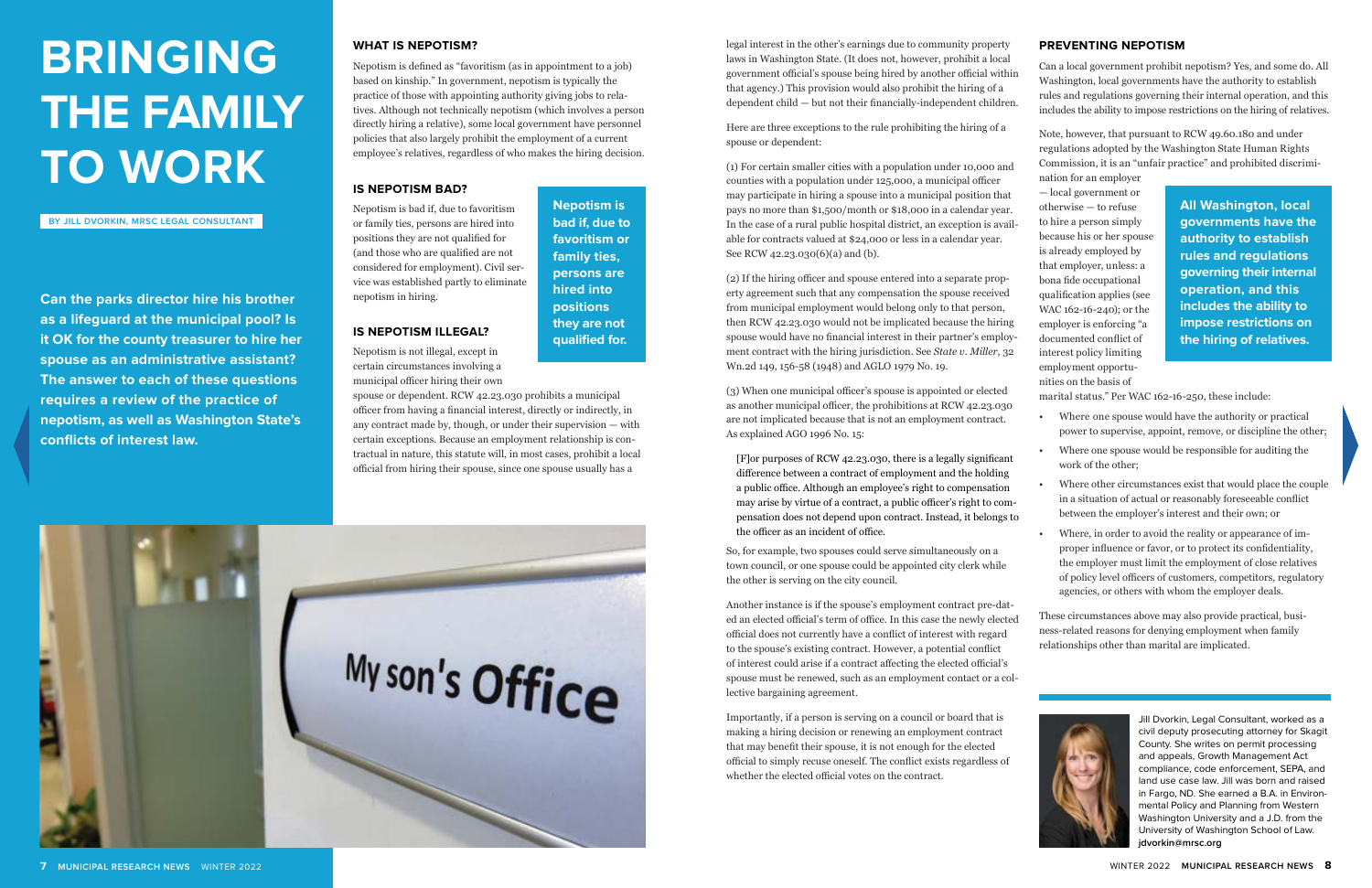**training sessions, and through our extensive online resources.**



**Washington Trivia Answer**  Point Defiance Park in Tacoma

## **Appeals Court Finds Non-Exempt Workers Must be Paid for All Required Out-of-Town Travel Time**

#### *PORT OF TACOMA V. SACKS*

The facts of the *Port of Tacoma v. Sacks* case are straightforward:

The Washington State Department of Labor and Industries (L&I) has had a long-standing administrative policy requiring non-<br>exempt employees be paid for all out-of-town business-related travel time. Under the policy, out-of exempt employees be paid for all out-of-town business-related travel time. Under the policy, out-of-town travel time related to work must be paid if it met all three factors of hours worked, including: (1) an employee is authorized or required by the employer; (2) to be on duty; and (3) to be on the employer's premises or at a prescribed workplace. See WAC 296-126-002(8).

- New marine cargo cranes were purchased from China.
- The port sent several employees to China to observe the manufacture of the crane components that they would later repair. An employee was also sent to Houston, Texas, for relevant training.
- The port paid the employees eight hours/day for travel, regardless of the actual time spent traveling. As a result, the employees were not paid for all the time they spent traveling, as travel took more than eight hours/day.
- The port employees filed wage claims with L&I seeking compensation for the unpaid travel time, claiming time spent at the airports and time spent in flight.
- L&I agreed with the employees and ordered the port to pay nearly \$8,800 with interest.

Noting that "prescribed" means "dictated or directed," the *Port of Tacoma v. Sacks* court held that "the Port approved the means of travel and purchased the plane tickets, thereby dictating, i.e., prescribing the workplace."

L&I's administrative policy was recently affirmed by Division Two of the Washington State Court of Appeals in P*ort of Tacoma v. Sacks*. This case offers local governments clear guidance on what must be considered compensable hours when a non-exempt employee is traveling for a work-related purpose.

> The *Port of Tacoma v. Sacks* court accorded deference to L&I's interpretation of "hours worked" as it relates to out-of-town travel and held that the state's Minimum Wage Act (MWA) required the port to pay all travel time of non-exempt employees who traveled for out-of-town business. This is different from federal law, which generally only requires an employee be compensated for out-oftown travel time that takes place during their normal working hours. Federal law doesn't require compensation be paid for time spent traveling to the airport or hotel since this is considered noncompensable commute time (see U.S. Department of Labor Fact Sheet #22: Hours Worked Under the Fair Labor Standards Act).

In concluding that all out-of-town travel time must be paid, the court distinguished non-compensable daily commute travel with compensable out-of-town travel. The court also accorded deference to L&I's interpretation of its own regulations, noting that their interpretation is "in line with Washington's 'long and

proud history of being a pioneer in the protection of employee rights.'" Finally, the court found all three factors of "hours worked" were met in this case.

#### **Factor One: The employee is authorized or required by the employer**

The parties (Port of Tacoma, employees) did not contest that the disputed hours were authorized or required.

#### **Factor Two: The employee must be on duty**

The court held the employees were on duty, which the court defined as being "engaged in an assigned task — the travel — at the behest of their employer, in order to effectuate their assigned duty to inspect the crane manufacturing process."

#### **Factor Three: The employee must be on the employer's premises or at a prescribed workplace**

Flannary Collins, Managing Attorney, first joined MRSC as a legal consultant in August 2013 after working for ten years as the assistant city attorney for the city of Shoreline. Flannary writes on a wide range of issues including the Open Public Meetings Act, ethics, and personnel issues, and is especially knowledgeable on the Public Records Act and public records management, disclosure, and case law. **fcollins@mrsc.org**

#### **CONCLUSION**

The takeaway for Washington local governments is this: In determining what to pay employees who travel out-of-town for business, Washington local government employers can no longer apply the less protective standard in the federal Fair Labor Standards Act (FLSA) and instead must apply the more robust standard in the state Minimum Wage Act. This more robust MWA standard requires non-exempt employees be paid for all time spent traveling, both within working hours and outside of normal working hours, regardless of whether the employee is working during that travel time.



**BY FLANNARY COLLINS, MRSC MANAGING ATTORNEY**